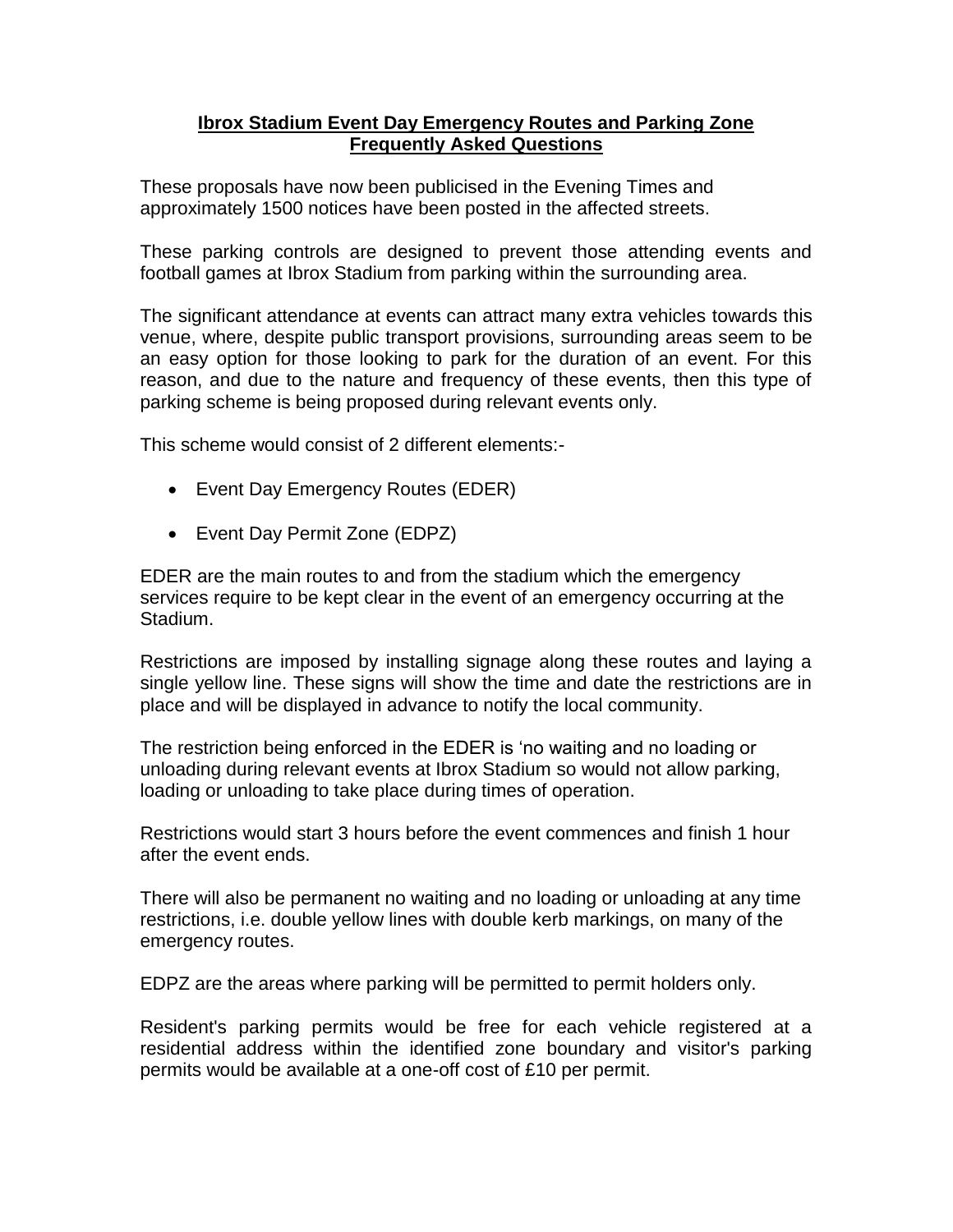Businesses would also be issued free business parking permits for each of their employees.

Churches and community groups would be able to apply for permits in the same way as businesses.

During a relevant event, only vehicles which display a valid parking permit or a disabled person's badge would be eligible to park in any of the restricted streets.

Restrictions are imposed by installing zone signing at each entry point to the zone. These 'Zone Entry' signs will show the time and date the restrictions are in place and will be displayed in advance to notify the local community. There are NO parking bays marked, thereby allowing residents' current parking arrangements to remain unaffected.

The restriction being enforced in the EDPZ is 'no waiting at any time except by permit holders during relevant events at Ibrox Stadium' so would allow loading and unloading to take place during times of operational times.

Permanent restrictions and disabled bays can be provided where necessary.

Restrictions would start 3 hours before the event commences and finish 1 hour after the event ends.

## Questions and Answers

Q. What residents can apply for permits?

A. Someone who lives within the Event Day Parking Zone boundary

Q. How many resident parking permits can I get?

A. You can get a permit for each vehicle you have registered at your home address

Q. I own a flat but I don't live there, can I still get a permit

A. No. these are only for the residents who live there.

Q. I have a company vehicle, it isn't registered to my home address, can I still get a permit?

A. Yes. You will need to provide a company headed letter as part of your application.

Q. How many residents' visitor parking permits can I get?

A. A resident can purchase as many as they require at a cost of £10 per permit, however this will be closely monitored to ensure there is no abuse of the system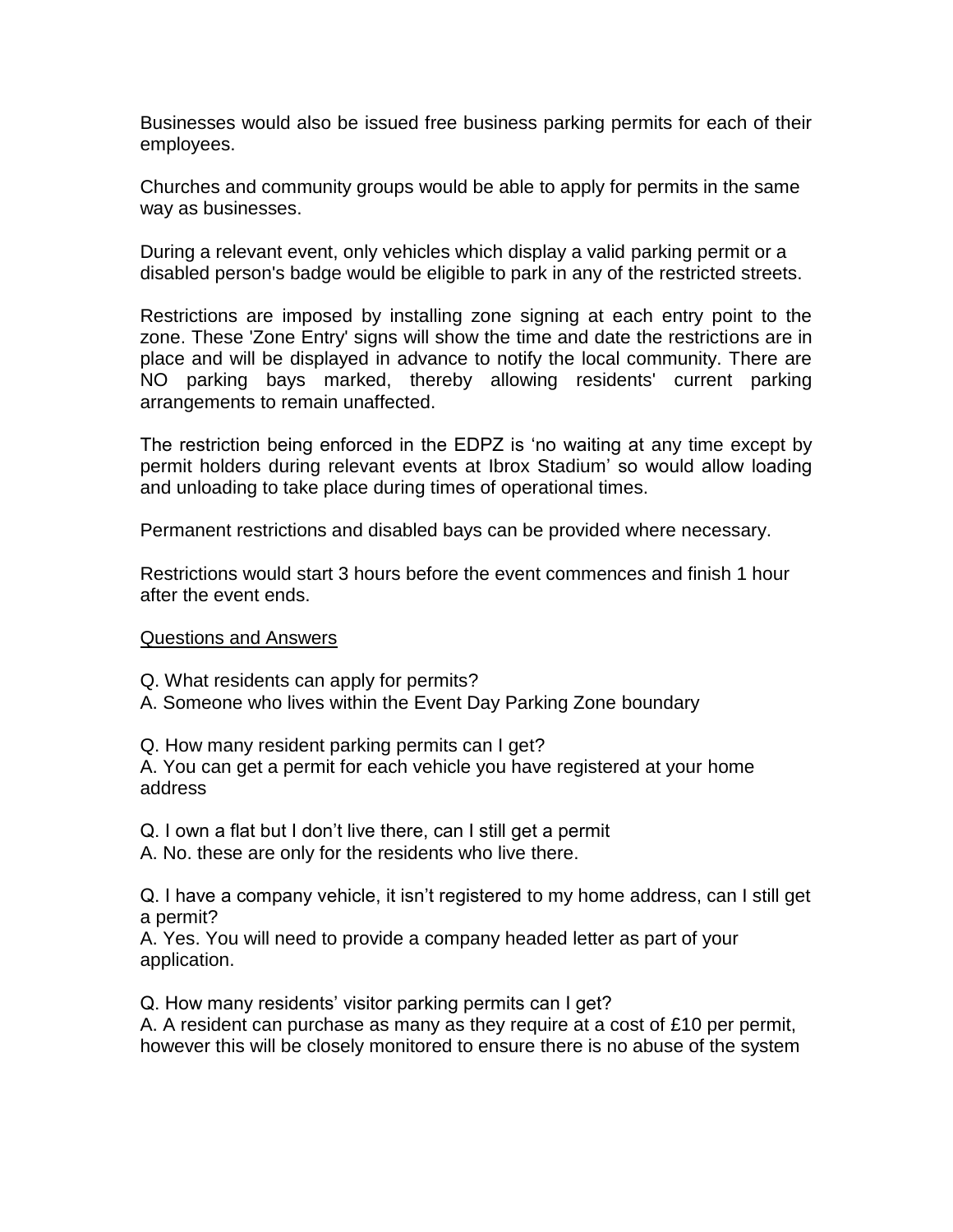Q. Who can buy residents' visitor parking permits

A. Only residents can buy these.

Q. How many business parking permits can I get?

A. You can get a permit for each person employed by the business.

Q. I am disabled and have a blue badge, where am I supposed to park? A. If there have been no parking facilities provided for you at the stadium then you would be able to park within the EDPZ without limit of time provided you display your blue badge in the correct manner.

Q. I have a motorcycle, what do I do?

A. Motorcycles can park within the EDPZ without the need for a permit.

Q. How will I know what areas are restricted and when?

A. There will be many areas with double yellow lines. Also there will be lengths of EDER which will have single yellow lines with signage detailing the times when the restrictions apply.

Q. When will the restrictions be in force?

A. They will start 3 hours before kick off and finish 1 hour after the final whistle.

Q. What are the Council doing to improve the public transport in the area for supporters?

A. SPT are responsible for planning and delivering transport solutions for all modes of transport across the city and beyond. They also operate the Glasgow subway. Bus operators who provide services in this area have difficulty with delays to their services due to the congestion in the area. Introducing the parking controls in the area will reduce the volume of traffic using the roads to and from the vicinity of the stadium. This will make it easier for bus operators to provide more efficient services.

Q. Will I be able to pay to park within the EDPZ to go to games? A. No. there is no facility to pay to park within the EDPZ. The scheme is there to protect residents on road parking from supporters going to games.

Q. I travel a long distance to games, public transport is not always an option, how am I supposed to get to games?

A. You may wish to consider using public transport for part of your journey. Joined up journeys and journey planning for public transport options can be found at [www.SPT.co.uk/journeyplanner](http://www.spt.co.uk/journeyplanner) Alternatively you could drive for the majority of your journey and park in a long stay car park within the city.